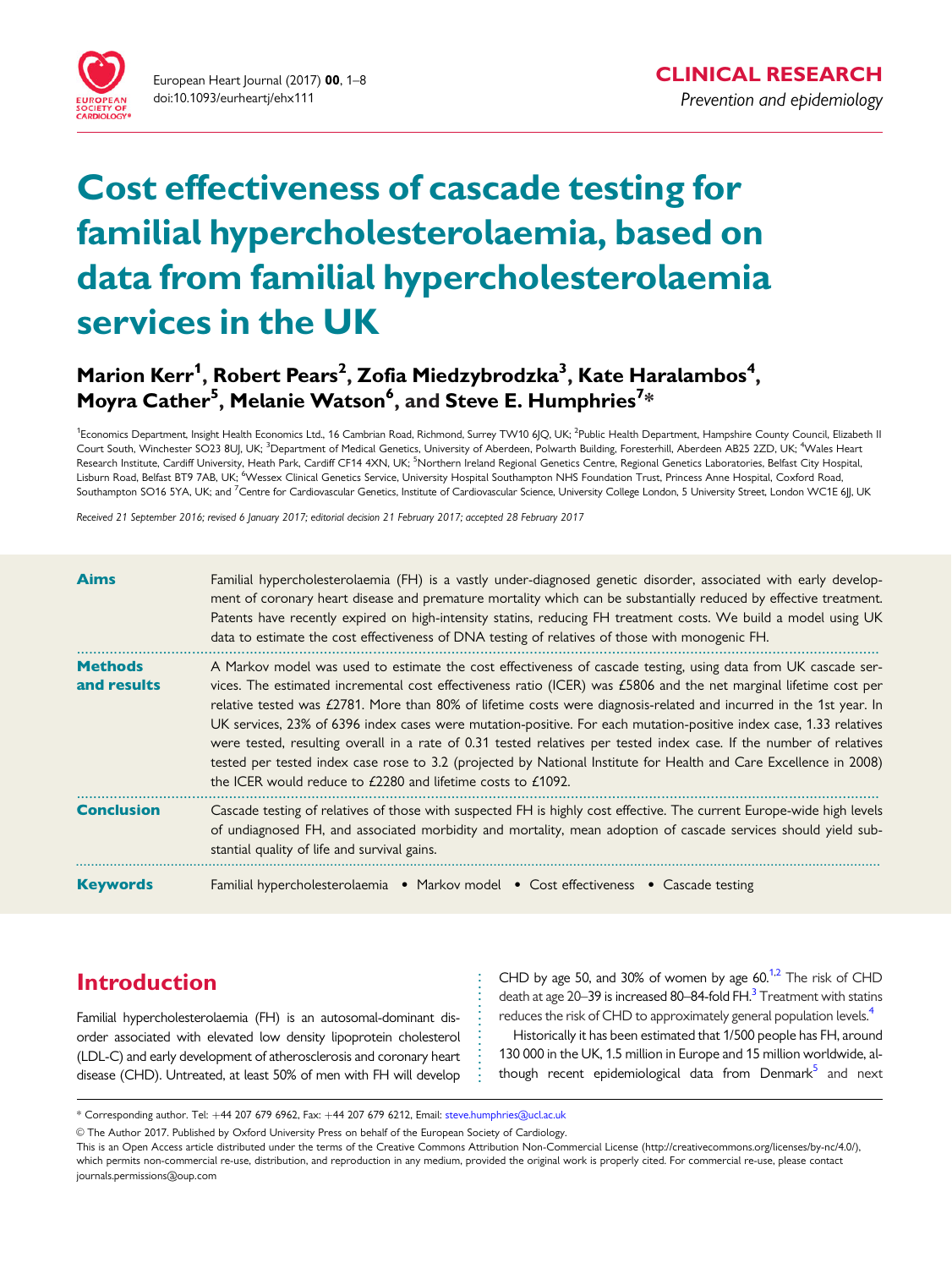generation sequencing data<sup>[6](#page-6-0)</sup> suggest the frequency may be approximately 1/250. Although some countries such as the Netherlands have well established cascade testing programmes, most do not. The vast majority of those with FH, worldwide, are undiagnosed.<sup>7</sup>

In 2008, the National Institute for Health and Care Excellence (NICE) in England published guidelines for identification and management of FH.<sup>8</sup> These guidelines, like those elsewhere in Europe, recommended cascade testing of relatives of index cases, and estimated the cost-effectiveness of such testing. Testing programmes were set up in Scotland, Wales, and Northern Ireland. No national programme exists in England; commissioning responsibility is divided between 211 local organizations. In much of the country there is no FH testing programme at all.

Since the NICE guideline, much has changed. Patents have expired on some high-intensity statins used to treat FH, leading to substantial cost reductions, while next generation sequencing has reduced the cost of DNA tests. There is now convincing evidence that in patients with a clinical diagnosis of FH but no mutation in any of the three known FH-causing genes (LDLR, APOB, and  $PCSK9$ ),  $9,10$  the most likely cause of elevated LDL-C is polygenic.<sup>11</sup> In polygenic FH the risk of relatives having significantly raised LDL-C is much lower $12$  than the 50% observed for monogenic hypercholesterolaemia.<sup>9</sup> Finally, the establishment of FH cascade services in parts of the UK provides an opportunity to use real-life data rather than projections in economic modelling. UK audit data, combined with new evidence on the association between LDL-C reduction and CHD risk $^{13}$  $^{13}$  $^{13}$  allow for modelling based explicitly on observed LDL-C reductions in FH.

In this article, we use data from FH cascade services to inform an economic model re-examining the cost effectiveness in the UK of cascade testing for monogenic FH from known index cases, incorporating new study evidence, and changes in costs and clinical practice that have occurred since the 2008 guideline.

## **Methods**

Data were collected from FH cascade services in Scotland, Wales and the Wessex region of England on people with clinically diagnosed FH who have had DNA tests, rates of monogenic FH diagnosis in this group (i.e. a detected FH-causing variant in LDLR, APOB, or PCSK9), and numbers of relatives DNA tested. Additional data were collected from Wales on the age-distribution and LDL-C levels at diagnosis of monogenic relatives, and resource use. Data on sections of the pathway were collected from Northern Ireland.

An economic model was developed to estimate the cost effectiveness of a cascade testing pathway with three steps: DNA testing of people who already have a clinical diagnosis of possible or definite FH (index cases), DNA testing of relatives of monogenic index cases, and treatment with high-intensity statins and, in some cases, ezetimibe for monogenic relatives, relative to no DNA tests, no cascade testing and no treatment of relatives (Figure 1).

It was assumed that, in both the intervention and non-intervention arms of the model, index cases are treated appropriately for FH. The outcome of the DNA test does not change the treatment of index cases. No costs or benefits were counted for identification or treatment of index cases, nor for treatment of relatives who do not carry the family mutation.

A Markov model was used to estimate the cost, adverse event, and Quality-adjusted-life-year (QALY) impacts of treatment for monogenic . . . . . . . . . . . . . . . . . . . . . . . . . . . . . . . . . . . . . . . . . . . . . . . . . . . . . . . . . . . . . . . . . . . . . . . . . . . . . . . . . . . . . . . . . . . . . . . .





\*It is assumed that appropriate treatment is provided for index cases and, where applicable, for mutation-negative relatives. Any change to treatment for these groups as a result of DNA testing is outside the scope of the model.

relatives, compared with no treatment.<sup>14</sup> The cycle length was one year. Markov states are shown in Figure [2](#page-2-0).

Pooled data from cascade services in Scotland, Wales and Wessex were used in base case analysis to estimate monogenic diagnosis rates in index cases and the number of relatives tested per monogenic index case. Northern Ireland data were excluded from the pool, as they do not cover the entire pathway, but were used in sensitivity analysis.

It was assumed in the base case that, once diagnosed, 86.25% of monogenic adult relatives take statins, and 46.43% also take ezetimibe, as re-ported in a recent FH audit in the UK.<sup>[15](#page-6-0)</sup> In sensitivity analysis, we modelled the impact of a 70% statin compliance rate, with a proportionate reduction in ezetimibe.

It was assumed that 72% of those treated take atorvastatin, 20% simvastatin and 8% rosuvastatin.<sup>16</sup> The distribution of adult daily dosages for each medication was taken from the 2010 audit.<sup>15</sup> In sensitivity analysis, we modelled the impact of a reduction in the price of rosuvastatin and ezetimibe when UK patent protection ends in 2017.

The model was run for seven representative patient groups, aged (at diagnosis) 20–24, 25–34, 35–44, 45–54, 55–64, 65–74, and 75 $+$ . The age distribution of patients at diagnosis was estimated from data supplied by the Welsh FH service. It was assumed that relatives diagnosed through cascade testing have no history of cardiovascular events.

Baseline (untreated) primary cardiovascular (CVD) risk by 5-year ageband and gender for the general population was estimated using the QRISK2-2016 calculator.<sup>17</sup> The general population risk of individual cardiovascular events (MI, angina, TIA, stroke, CVD death) was estimated by applying the estimates of the distribution of these events from the NICE Clinical Guideline on Cardiovascular Disease [18](#page-7-0)1<sup>18</sup> to the QRSIK estimates. CHD death risk was estimated by examining the proportion of CVD deaths attributed to CHD in ONS 2014 mortality data for England and Wales<sup>19</sup> in each 5-year age-band, and applying this proportion to estimated CVD death risk. (CVD was identified by International Classification of Diseases-10 (ICD-10) codes G45, I20–25, I50, I60–64, and I73, and CHD by ICD-10 codes I20–25).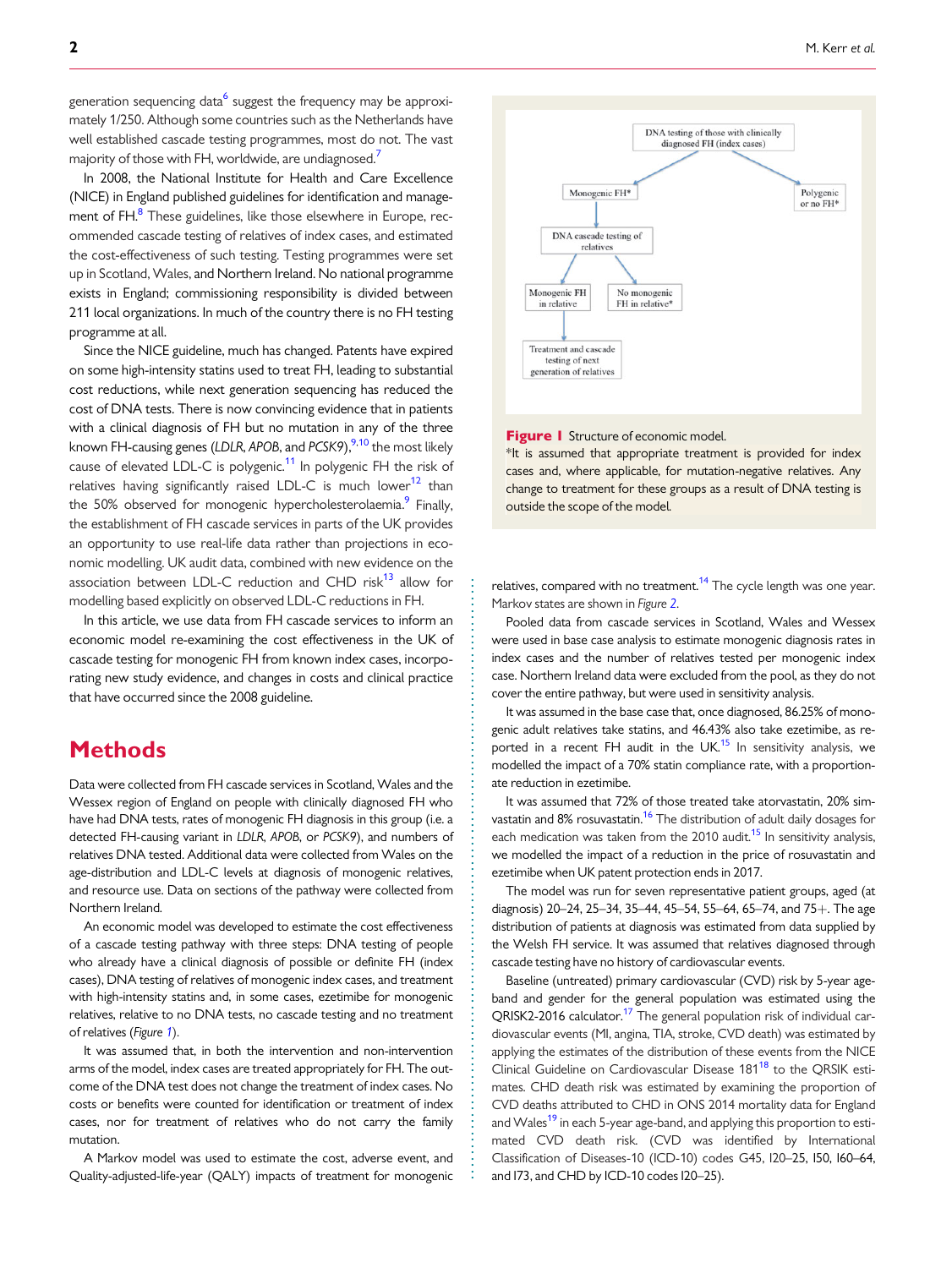<span id="page-2-0"></span>

. . . . . . . . . . . . . . . . . . . . . . . . . . . . . . . . . . . . . . . . . . . . . . . . . . . . . . . . . . . . . . . . . . . . . . . . . . . . . . . . . . . . . . . .

. FH-specific primary risks of angina, MI and CHD death were estimated by applying the relative risks reported for the Simon Broome FH register population in  $1980-92<sup>3</sup>$  to the general population baseline primary risks for each age-band (adjusting for the inclusion of the FH group in the general population figures). Simon Broome relative risks relate to CHD mortality rather than to total CHD events. They were used here as a proxy for CHD event relative risk. Simon Broome reported no increased risk of death from stroke or TIA in FH.<sup>20</sup> Unadjusted general population risks were therefore used for stroke, TIA and non-CHD CVD death. For age  $\geq$ 80, it was assumed that the risk of cardiovascular events in FH is as for the general population. Estimated baseline risks are given in Supplementary material online.

Secondary risk was estimated for seven age-bands, 20–24, 25–34, 35– 44, 45–54, 55–64, 65–74, and 75+. Secondary risks for those aged 45–74 were taken from NICE [18](#page-7-0)1.<sup>18</sup> Risks for ages <45 and >74 were not provided in NICE 181. To estimate risk for ages 20–24, 25–34, and 35–44, we examined the per capita rate of hospital admissions with cardiovascular events as primary diagnoses, in hospital episode statistics (HES), for England in 2014–15, for each of these age-bands, relative to the per capita rate for age 45–54. Cardiovascular events were identified by ICD-10 codes as above. Population by age-band was taken from Office for National Statistics (ONS) 2014 mid-year population estimates for England.<sup>21</sup> The ratio of per capita events in each age-band relative to the per-capita rate for age 45–54 was applied as a scaling factor to the age 45–54 transition probabilities in NICE 181 to estimate risks for ages 20– 24, 25–34, and 35–44. For ages  $75+$ , the ratio of per capita events in this age group, relative to that for age 65–74 was applied as a scaling factor to the age 65–74 transition probabilities. It was assumed that, in general, secondary risks in FH do not differ from secondary risks in the general population. However, in cases where the general population secondary risk was lower than the FH primary risk, the primary risk estimate was used.

Non-CVD mortality was estimated from ONS mortality data, by 5-year age-band.

Given that there are no large-scale studies of treatment effects in FH, treatment risk ratios were estimated using evidence from the cholesterol treatment trialists' collaborators (CTTC) study, which linked absolute re-ductions in LDL-C to cardiovascular relative risk.<sup>[13](#page-6-0)</sup> While CTTC focused on primary events, we assumed that the relative risk reduction is the same for secondary events. Rate ratios for MI were applied also to angina, and those for stroke were applied also to TIA. Model outputs were sense-checked against existing small-scale FH studies.

It was assumed that mean baseline levels of LDL-C, for monogenic relatives by age-band, are as observed by the Welsh FH cascade service. In the base case it was assumed that the mean reduction in LDL-C for treated patients is 37%, as observed in the 2010 UK FH audit.<sup>15</sup> In sensitivity analysis we modelled the impact of a 50% reduction in LDL-C, the target recommended by NICE. In the base case it was assumed that the 37% reduction in LDL-C is achieved after cascade testing, for all treatment-compliant monogenic relatives. It is known, however, that some relatives are already taking cholesterol-lowering medication before receiving their DNA test results (though it is not known whether they started statins before the cascade-testing process began, or whether treatment was changed after monogenic diagnosis). In sensitivity analysis we modelled the impact of assuming no change in treatment after cascade testing for those already on statins before monogenic diagnosis (and thus no reduction in LDL-C associated with cascade testing). Some monogenic relatives are normocholesterolemic at diagnosis. In sensitivity analysis we modelled the impact of assuming no treatment and no health impact for this group.

The net cost and QALY impacts of testing and treatment, per relative participating in cascade testing, were estimated. The cost of DNA testing for index cases was apportioned across tested relatives.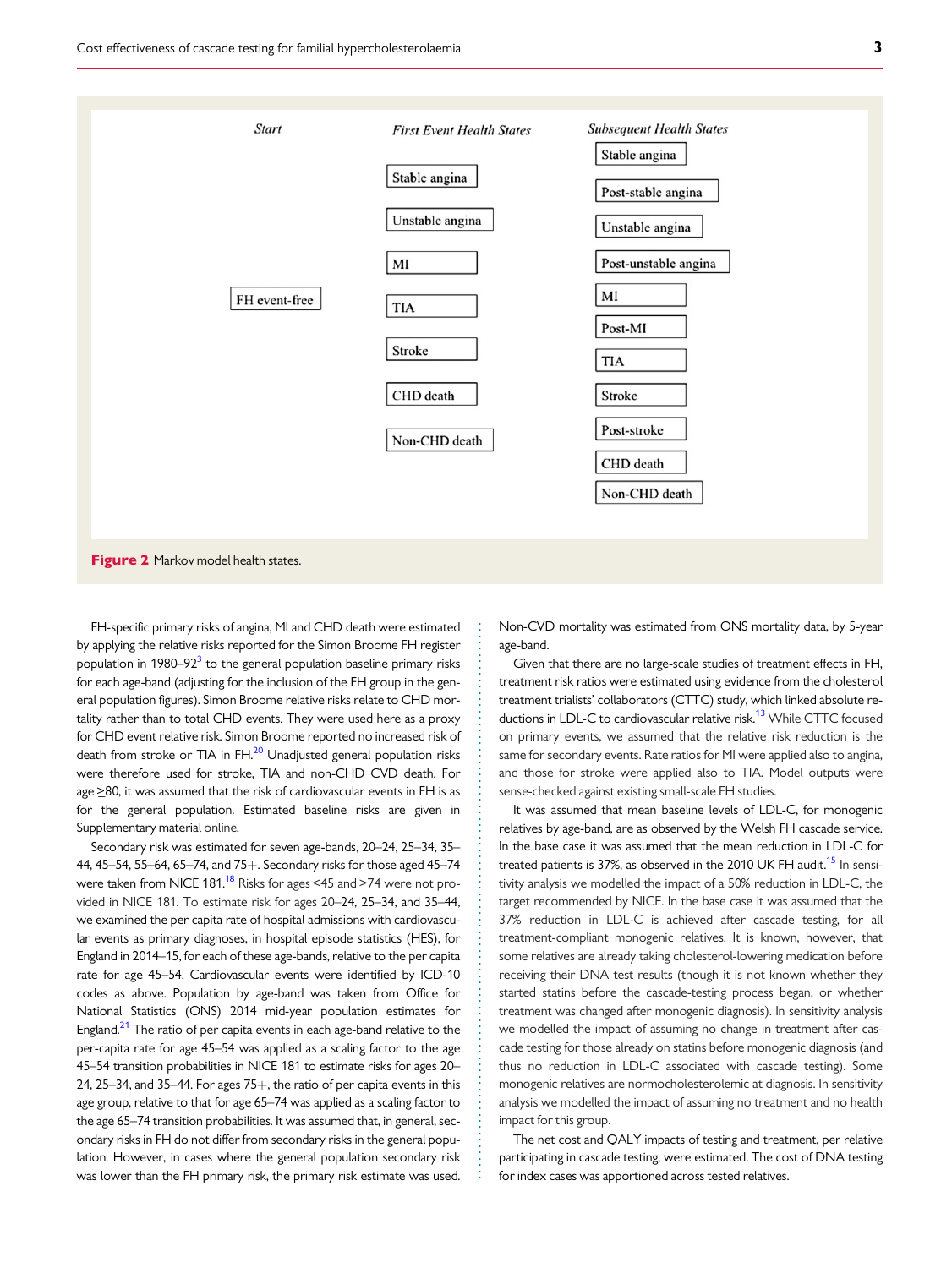## <span id="page-3-0"></span>Table 1 Costs of testing, treatment and adverse events

| Test/Treatment/Event                  | Cost per<br>person             | Cost type             | Source                                                                                                                                                                             | <b>Notes</b>                                              |  |
|---------------------------------------|--------------------------------|-----------------------|------------------------------------------------------------------------------------------------------------------------------------------------------------------------------------|-----------------------------------------------------------|--|
| Genetic scanning, index<br>cases      | £353                           |                       | <b>UK</b> Genetic<br>Testing<br>Network                                                                                                                                            | Range £255-<br>£450, mean<br>used.                        |  |
| Genetic testing,<br>relatives         | £120                           |                       |                                                                                                                                                                                    | Range £65-<br>£175, mean<br>used.                         |  |
| Staff inputs, index case              | Mutation-<br>positive<br>£371  | Non-                  |                                                                                                                                                                                    | Costs are higher<br>for those with<br>positive results    |  |
| testing                               | Mutation-<br>negative<br>£174  | recurring             | Welsh FH                                                                                                                                                                           | owing to family<br>tree drawing,<br>cascade test          |  |
| Staff inputs, relative                | Mutation-<br>positive<br>£257  |                       | service,<br>PSSRU <sup>22</sup>                                                                                                                                                    | planning and<br>(for relatives)<br>treatment              |  |
| testing                               | Mutation-<br>negative<br>£179  |                       |                                                                                                                                                                                    | planning. See<br>supplementary<br>material online.        |  |
| Atorvastatin                          | £20                            |                       | Unit cost:                                                                                                                                                                         |                                                           |  |
| Simvastatin                           | £12                            |                       | <b>NHS</b>                                                                                                                                                                         |                                                           |  |
| Rosuvastatin                          | £316<br>£20<br>sensitivity     |                       | Electronic<br>Drug<br>Tariff. <sup>23</sup><br>Mean daily<br>dose:<br>National<br>FH audit <sup>15</sup><br>Sensitivity<br>analysis<br>estimates<br>for post-<br>patent<br>expiry. | Dose details,<br>see<br>supplementary<br>material online. |  |
|                                       | analysis                       | Recurring<br>(annual) |                                                                                                                                                                                    |                                                           |  |
|                                       | £343                           |                       |                                                                                                                                                                                    |                                                           |  |
| Ezetimibe                             | £34<br>sensitivity<br>analysis |                       |                                                                                                                                                                                    | Daily dose:<br>10mg. <sup>16</sup>                        |  |
| Statin monitoring year<br>1           | £120                           | Non-<br>recurring     |                                                                                                                                                                                    |                                                           |  |
| Statin monitoring<br>subsequent years | £101                           | Recurring<br>(annual) | <b>NICE</b>                                                                                                                                                                        |                                                           |  |
| МI                                    | £3,731                         |                       | $CG181^{18}$                                                                                                                                                                       |                                                           |  |
| Stable angina                         | £7,736                         | Non-<br>recurring     |                                                                                                                                                                                    |                                                           |  |
| Unstable angina                       | £3,313                         | (year 1)              |                                                                                                                                                                                    |                                                           |  |
| Stroke                                | £13,697                        | cost)                 | Saka 2009 <sup>24</sup>                                                                                                                                                            |                                                           |  |
| <b>TIA</b>                            | £640                           |                       |                                                                                                                                                                                    |                                                           |  |
| Post-MI                               | £788                           |                       | <b>NICE</b>                                                                                                                                                                        |                                                           |  |
| Post-stable angina                    | £240                           |                       | $CG181^{18}$                                                                                                                                                                       |                                                           |  |
| Post-unstable angina                  | £385                           | Recurring             |                                                                                                                                                                                    |                                                           |  |
| Post-stroke                           | £3,301                         | (annual)              | Saka 2009 <sup>24</sup>                                                                                                                                                            |                                                           |  |
| Post-TIA                              | £124                           |                       | <b>NICE</b><br>$CG181^{18}$                                                                                                                                                        |                                                           |  |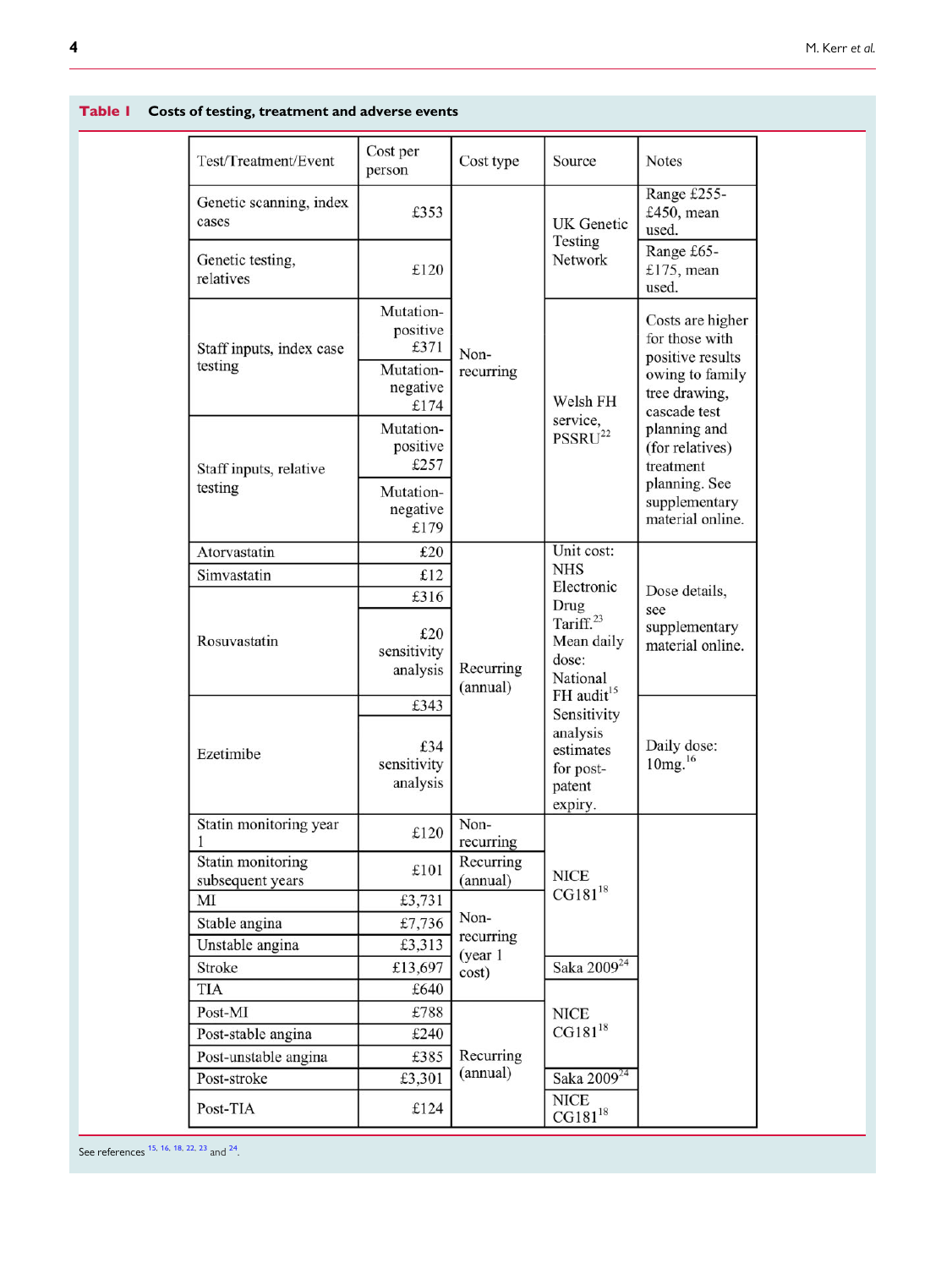| Tapie 4<br>Age distribution and mean LDL-C (mmovL) at diagnosis, mutation-positive relatives, vyales |                     |                              |                               |                               |                            |                               |  |
|------------------------------------------------------------------------------------------------------|---------------------|------------------------------|-------------------------------|-------------------------------|----------------------------|-------------------------------|--|
| Age                                                                                                  | $0 - 19$            | $20 - 24$                    | $25 - 34$                     | $35 - 44$                     | $45 - 54$                  | $55+$                         |  |
| % of all mutation-positive relatives 26.64%<br>Mean LDL-C (95% CI) <sup>a</sup>                      | $5.59(5.33 - 5.86)$ | 8.30%<br>$5.89(5.13 - 6.64)$ | 18.78%<br>$6.54(6.04 - 7.03)$ | 19.21%<br>$7.27(6.62 - 7.92)$ | 13.97%<br>7.03 (6.26-7.79) | 13.10%<br>$8.30(7.35 - 9.25)$ |  |
| Normocholesterolemia, % of<br>age group                                                              | 13.11%              | 21.05%                       | 11.63%                        | 6.82%                         | 15.63%                     | 0.00%                         |  |
| Mean LDL-C (95% CI) excluding<br>normocholesterolemic                                                | $5.82(5.56 - 6.08)$ | $6.36(5.54 - 7.18)$          | $6.90(6.45 - 7.35)$           | $7.51(6.88 - 8.15)$           | 7.57 (6.71–8.42)           | $8.30(7.35 - 9.25)$           |  |

. . . . . . . . . . . . . . . . . . . . . . . . . . . . . . . . . . . . . . . . . . . . . . . . . . . . . . . . . . . . . . . . . . . . . . . . . . . . . . .

|  | Table 2 Age distribution and mean LDL-C (mmol/L) at diagnosis, mutation-positive relatives, Wales |  |  |  |
|--|---------------------------------------------------------------------------------------------------|--|--|--|
|--|---------------------------------------------------------------------------------------------------|--|--|--|

LDL-C, low density lipoprotein cholesterol.

<sup>a</sup>Baseline LDL-C estimated from correction tables in 26% of cases.

#### Table 3 Estimated adverse events averted (cumulative) per 1000 relatives tested

| Years<br>after<br>testing | Myocardial Stroke Unstable Stable<br>infarction |    | angina | angina | Deaths |
|---------------------------|-------------------------------------------------|----|--------|--------|--------|
| 5                         | 10                                              |    | 3      | 12     |        |
| 10                        | 22                                              | ς  | 8      | 22     |        |
| 20                        | 46                                              | 8  | 14     | 36     | 16     |
| 30                        | 67                                              | 13 | 17     | 47     | つろ     |

A UK NHS perspective was used for costs. We examined costs and benefits over a lifetime perspective, and also their profile over time. All costs were expressed in 2014-15 UK pounds. Costs and benefits were discounted at 3.5% in the base case, and adjusted in sensitivity analysis. Cost sources are given in Table [1](#page-3-0).

It was assumed that clinical effectiveness of statins continues undiminished throughout life. Health state utilities were taken from NICE 181. We assumed that statin treatment does not of itself reduce utility, $25$  and that the same is true of ezetimibe.

## **Results**

Since the Welsh, Scottish and Wessex FH services were established, 6,396 clinically diagnosed FH index cases have had DNA tests. Of these, 22.98% had an FH-causing monogenic mutation. On average, 1.33 relatives were tested per monogenic index case. In Northern Ireland, no data were available on index cases tested. The number of relatives tested per monogenic index case was 6.83 (Supplementary material online).

In Wales, mean baseline LDL-C in monogenic relatives was 6.67 mmol/L, and levels ranged from 5.59 in those aged  $\leq$ 19, to 8.30 in those aged  $\geq$ 55 (Table 2). Estimated relative risks associated with 37% and 50% reductions in LDL-C, respectively, based on CTTC estimates of the impact of absolute reductions in LDL-C on cardiovascular relative risk, and Welsh data on baseline LCL-C, are shown in Supplementary material online. In Wales, 41.66% of diagnosed monogenic relatives were taking cholesterol-lowering medication before receiving their DNA results. Of those aged > 20, 8.89% were normocholesterolemic.

The economic model estimates that, for every 1,000 relatives tested, over 20 years 46 MIs, 50 cases of angina, 8 strokes and 16 deaths are averted (Table 3).

#### Table 4 Lifetime net cost, ICER and QALY impacts of cascade testing per tested relative

| Age       | Lifetime<br>cost | Lifetime<br>QALY gain | <b>ICER</b> |
|-----------|------------------|-----------------------|-------------|
| $20 - 34$ | f7772            | 0.56                  | £4889       |
| $35 - 44$ | f7943            | 0.46                  | £6369       |
| $45 - 54$ | f2789            | 0.48                  | £5770       |
| $55 - 64$ | £2732            | 0.36                  | £7587       |
| $65 - 74$ | f7495            | 0.31                  | £8056       |
| $75+$     | £2285            | 0.21                  | £11072      |
| Cohort    | £2781            | 0.48                  | £5806       |

ICER, incremental cost effectiveness ratio; QALY, quality-adjusted-life-year.

The estimated incremental cost effectiveness ratio (ICER) of DNA testing, cascade testing and treatment of relatives ranges from £4889 per relative tested in those aged 20-34, to £11 072 in those aged  $\geq$ 75 (Table 4). For a cohort with the age-distribution observed in the Welsh cascade service the ICER is £5806 and the overall net marginal lifetime cost per relative tested is £2781.

The net annual cost per tested relative is £2268 in year 1. Net annual costs drop to £96 per tested relative in year 2, and are negative or <£2 from year 18 (Supplementary material online). Four fifths of total lifetime costs are for the initial tests, and almost two thirds are for DNA tests in index cases. The total cost per tested relative is highly sensitive to the ratio of relatives tested to index cases tested. If the number of relatives tested per tested index case rose from 0.31 (Scotland, Wales and Wessex mean) to 3.2 (projected by NICE in 2008) the ICER would reduce to £2280 and lifetime costs to £1092.

In sensitivity analysis, increasing the mean reduction in LDL-C to 50% reduces the ICER by 22%, and a reduction in treatment compliance to 70% increases it by 19%. Estimated reductions in the prices of rosuvastatin and ezetimibe, after patent expiry, reduce the net cost and ICER by 32%. A shift in the ratio of relatives to probands to the level observed in Northern Ireland reduces the net cost and ICER by 54%. Excluding treatment costs and effects for those taking statins before diagnosis reduces the net cost by 6% and increases the ICER by 71%. Reducing the discount rate to 1.5% reduces the ICER by 44%, and increasing the discount rate to 5% increases the ICER by 44%. Excluding treatment costs and effects for those with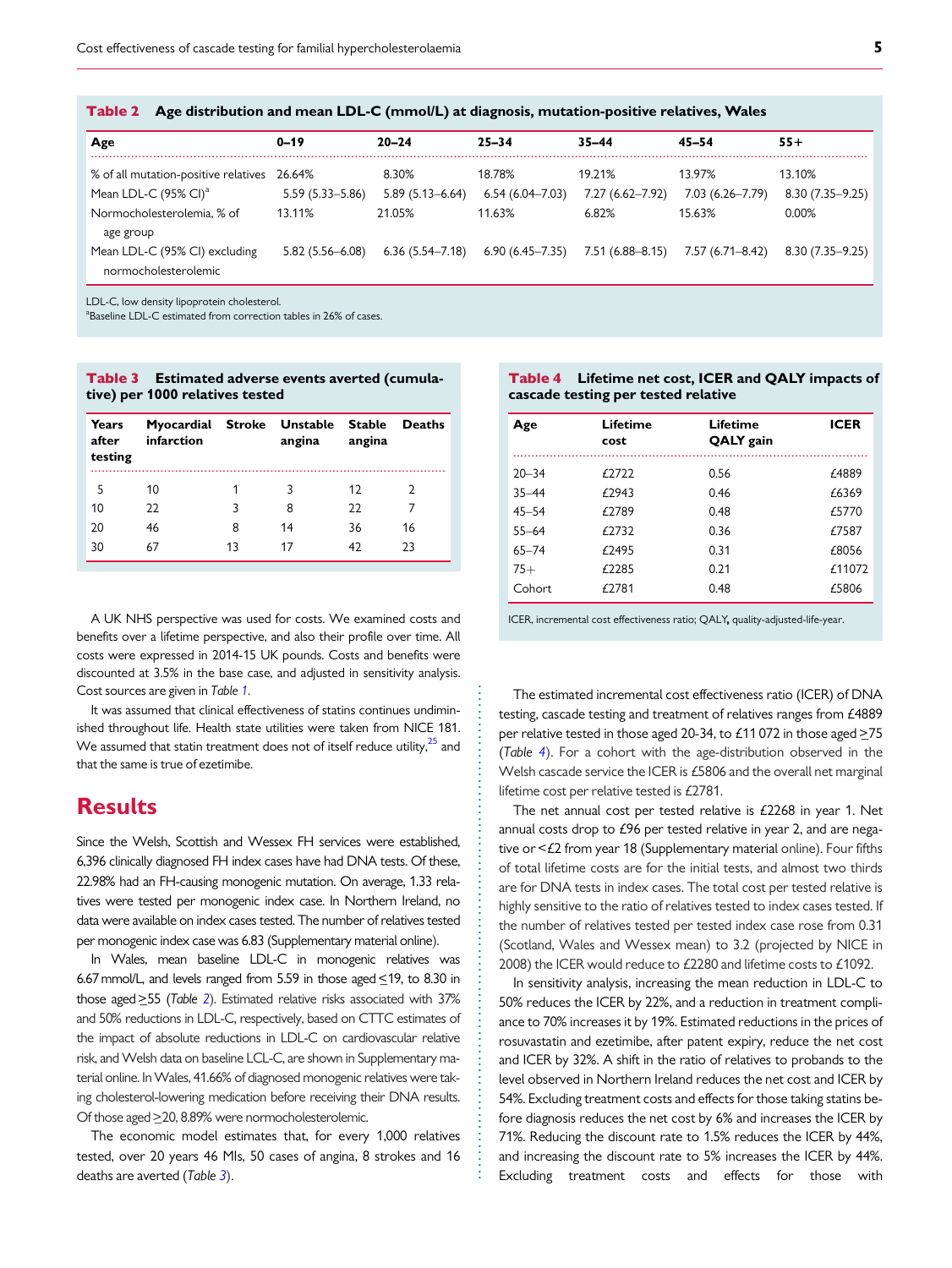|  |  |  | Table 5 Sensitivity analyses: lifetime net cost, QALY and ICER impacts |  |  |
|--|--|--|------------------------------------------------------------------------|--|--|
|--|--|--|------------------------------------------------------------------------|--|--|

| <b>Sensitivity analysis</b>                           | Lifetime cost | Lifetime QALY gain | <b>ICER</b> |
|-------------------------------------------------------|---------------|--------------------|-------------|
| 1:50% LDL-C reduction                                 | £2560         | 0.57               | £4503       |
| 2: Northern Ireland relative: monogenic proband ratio | f1277         | As base case       | £2667       |
| 3:70% compliance                                      | £2672         | 0.39               | £6874       |
| 4: Rosuvastatin and ezetimibe cost reduction          | £1882         | As base case       | £3929       |
| 5: Discount rate 1.5%                                 | £2773         | 0.85               | £3278       |
| 6: Discount rate 5%                                   | $f$ 2771      | 0.33               | £8387       |
| 7: No treatment change if already on statins          | £2615         | 0.26               | £9954       |
| 8: No treatment change if normocholesterolemic        | £2686         | 0.44               | £6069       |

ICER, incremental cost effectiveness ratio; QALY, quality-adjusted-life-year.



. . . . . . . . . . . . . . . . . . . . . . . . . . . . . . . . . . . . . . . . . . . . . . . . . . . . . . . . . . . . . . . . . . .

. normocholesterolemia at DNA diagnosis increases the ICER by 5% (Table 5 and Supplementary material online).

The reduction in CHD mortality in treated relatives is estimated at 44%, based on a mean LDL-C reduction of 37%, and 55% with a mean 50% LDL-C reduction. The Simon Broome study reported a 48% reduction in CHD mortality for those without prior CHD.<sup>26</sup> Our model estimates a 60.7% reduction in myocardial infarction (MI) over 8 years for treated relatives achieving a 37% reduction in LDL-C, and 68.6% for a mean 50% LDL-C reduction. Versmissen<sup>4</sup> did not report specifically on MI risk, but found an overall CHD risk reduction of 76% (hazard ratio 0.24 (95% CI 0.18-0.30), over mean follow-up time of 8.5 years.

## **Discussion**

The reduction in unit costs for genetic testing and the expiry of patents for high-intensity statins make re-examination of the cost effectiveness of cascade testing for FH important for all countries. We were able to use data from UK FH cascade services to replace key assumptions of the NICE 2008 model, and to use the findings of recent clinical studies examining the link between cardiovascular risk and treatment-induced reductions in LDL-C, an approach which is likely to be more appropriate to FH than the use of population-level relative risks. However, in common with all economic studies of FH, we are restricted by the lack of large-scale studies on treatment effects in FH. We have assumed that FH patients respond to statins in the same way as non-FH patients, and also that treatment effects are undiminished over time. We have also assumed that compliance rates are the same across all age groups, and are sustained over a lifetime. We have sense-checked our model outputs against data from existing small-scale FH studies, and believe that our findings are compatible with those results. Exact comparison is not possible, as existing studies do not match the model in treatment regimes, achieved LDL-C reductions or patient characteristics. Our model excludes children because of lack of data to assess effectiveness.

Our economic model suggests that cascade testing in families with FH is highly cost effective. Our base case estimates the cost per QALY (ICER) of DNA cascade testing at £5806 per tested relative, considerably below the cost effectiveness threshold of £20 000- £30 000 commonly used in the English NHS. Over a 30-year perspective, we estimate that 139 adverse CVD events and 23 deaths are averted per 1,000 relatives tested, at a cost of £2.8 million (Figure 3). Health gains and cost effectiveness are negatively related to age at diagnosis. The cost per QALY is 57% higher in those aged  $\geq$  55 than in those aged 20-54.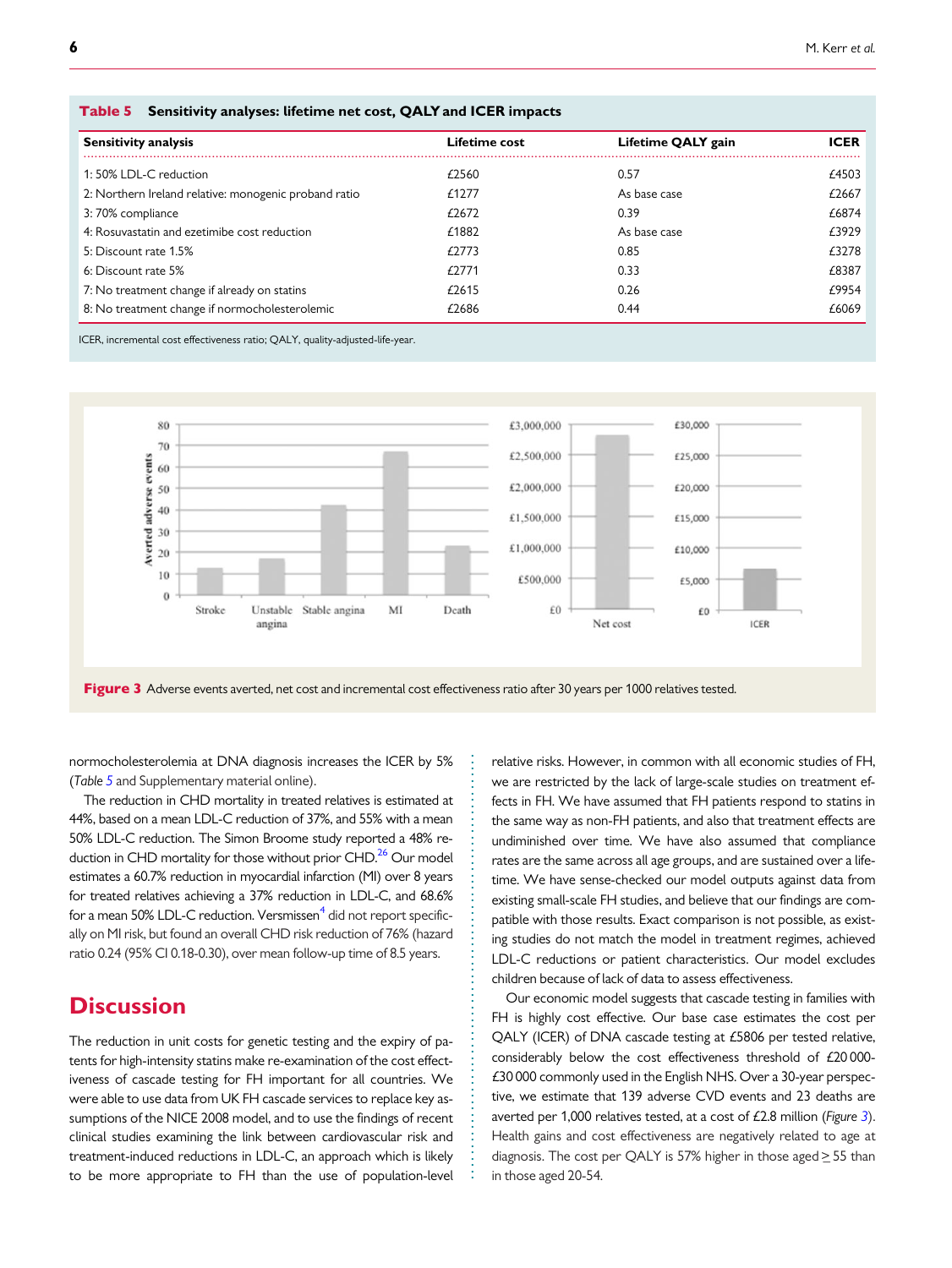<span id="page-6-0"></span>. These estimates are highly sensitive to the number of relatives tested per index case tested. Increasing the yield of monogenic diagnoses in index cases would significantly increase cost effectiveness, all other things equal. Currently 65% of lifetime costs are for index case testing and the monogenic detection rate is 22.98%. Increasing the number of relatives tested per monogenic index case would also increase cost effectiveness. Data from Northern Ireland indicate a considerably higher yield of tested relatives than elsewhere in the UK, with corresponding reductions in net costs, as shown in sensitivity analysis. In regions of Europe where there has been less family dispersion than in the UK, or where families are larger, cost effectiveness may be higher other things equal.

All the UK cascade services are relatively new, and it is likely that the yield of relatives will increase over time. It is also likely that the incompleteness of UK cascade services impacts testing rates for existing services; some relatives identified in the Welsh, Scottish and Northern Irish services live in England, where there is very little provision.

It is also important to note that many families with FH are completely undetected. There is a need for further study on the cost effectiveness of strategies for index case finding, and of approaches such as reverse cascade testing from children identified at immunization as having FH.<sup>27</sup>

The expiry of patents on atorvastatin and simvastatin has substantially reduced the cost of statin treatment since the NICE guidance of 2008. UK patents for ezetimibe and rosuvastatin will expire in 2017. We estimate that if, after patent expiry, the price of rosuvastatin were to fall to the same level as that of atorvastatin (a reduction of around 94%) and the price of ezetimibe were to fall by 90%, the lifetime cost of cascade testing would fall by a third.

Not all recent studies $^{28,29}$  have found cascade testing for FH to be as cost effective as we do here for the UK. For any programme, cost effectiveness depends on the choice of comparator and the cost structure of interventions, which may vary substantially from place to place.

Recent CVD risk management guidelines suggest that some statinintolerant patients or those with high LDL-C on maximum tolerated statin dose should be considered for treatment with novel agents such as monoclonal antibodies to PCSK9.<sup>30</sup> We were unable to include these in our model, owing to the lack of robust RCT end point data and pricing data.

Any changes to the treatment of index cases or non-monogenic relatives are outside the scope of the model. It is likely, however, that in practice cascade testing would lead to changes in some cases and this could have an impact on overall cost effectiveness. Further work is needed on the impact of cascade testing on these groups.

It is hoped that the current study will lay the foundation for future work, and will support commissioning decisions on FH services in Europe and elsewhere.

## Supplementary material

Supplementary material is available at European Heart Journal online.

### Funding

Funding was provided by the British Heart Foundation (M.K., K.H, M.W and S.E.H.), by the National Institute for Health Research University

College London (S.E.H.), Hospitals Biomedical Research Centre (S.E.H.), and the Scottish Government Health Department (Z.M.). Open Access funding was provided by the British Heart Foundation.

Conflicts of interest: None declared.

### References

- 1. Slack J. Risks of ischaemic heart-disease in familial hyperlipoproteinaemic states. Lancet 1969;2:1380–1382.
- 2. Stone NJ, Levy RI, Fredrickson DS, Verter J. Coronary artery disease in 116 kindred with familial type II hyperlipoproteinemia. Circulation 1974;49:476-488.
- 3. Scientific Steering Committee on behalf of the Register Group. Mortality in treated heterozygous familial hypercholesterolaemia: implications for clinical management. Atherosclerosis 1999;142:105-112.
- 4. Versmissen J, Oosterveer DM, Yazdanpanah M, Defesche JC, Basart DC, Liem AH, Heeringa J, Witteman JC, Lansberg PJ, Kastelein JJ, Sijbrands EJ. Efficacy of statins in familial hypercholesterolaemia: a long term cohort study. BMJ 2008;337:a2423.
- 5. Benn M, Watts GF, Tybjaerg-Hansen A, Nordestgaard BG. Familial hypercholesterolemia in the danish general population: prevalence, coronary artery disease, and cholesterol-lowering medication. J Clin Endocrinol Metab 2012;97:3956-3964.
- 6. UK10K Consortium, Walter K, Min JL, Huang J, Crooks L, Memari Y, McCarthy S, Perry JR, Xu C, Futema M, Lawson D, Iotchkova V, Schiffels S, Hendricks AE, Danecek P, Li R, Floyd J, Wain LV, Barroso I, Humphries SE, Hurles ME, Zeggini E, Barrett JC, Plagnol V, Richards JB, Greenwood CM, Timpson NJ, Durbin R, Soranzo N. The UK10K project identifies rare variants in health and disease. Nature 2015;526:82–90.
- 7. Nordestgaard BG, Chapman MJ, Humphries SE, Ginsberg HN, Masana L, Descamps OS, Wiklund O, Hegele RA, Raal FJ, Defesche JC, Wiegman A, Santos RD, Watts GF, Parhofer KG, Hovingh GK, Kovanen PT, Boileau C, Averna M, Borén J, Bruckert E, Catapano AL, Kuivenhoven JA, Pajukanta P, Ray K, Stalenhoef AF, Stroes E, Taskinen MR, Tybjærg-Hansen A; European Atherosclerosis Society Consensus Panel. Familial hypercholesterolaemia is underdiagnosed and undertreated in the general population: guidance for clinicians to prevent coronary heart disease: consensus statement of the European Atherosclerosis Society. Eur Heart J 2013;34:3478-3490a.
- 8. DeMott K, Nherera L, Shaw EJ, Minhas R, Humphries SE, Kathoria M, Ritchie G, Nunes V, Davies D, Lee P, McDowell I, Neil A, Qureshi N, Rowlands P, Seed M, Stracey H, Thorogood M, Watson M. Clinical Guidelines and Evidence Review for Familial hypercholesterolaemia: the identification and management of adults and children with familial hypercholesterolaemia. London: National Collaborating Centre for Primary Care and Royal College of General Practitioners; 2008. (PMID: 21678627).
- 9. Taylor A, Wang D, Patel K, Whittall R, Wood G, Farrer M, Neely RD, Fairgrieve S, Nair D, Barbir M, Jones JL, Egan S, Everdale R, Lolin Y, Hughes E, Cooper JA, Hadfield SG, Norbury G, Humphries SE. Mutation detection rate and spectrum in familial hypercholesterolaemia patients in the UK pilot cascade project. Clin Genet 2010;77:572–580.
- 10. Pears R, Griffin M, Futema M, Humphries SE. Improving the cost-effectiveness equation of cascade testing for familial hypercholesterolaemia. Curr Opin Lipidol 2015;26:162–168.
- 11. Talmud PJ, Shah S, Whittall R, Futema M, Howard P, Cooper JA, Harrison SC, Li K, Drenos F, Karpe F, Neil HA, Descamps OS, Langenberg C, Lench N, Kivimaki M, Whittaker J, Hingorani AD, Kumari M, Humphries SE. Use of low-density lipoprotein cholesterol gene score to distinguish patients with polygenic and monogenic familial hypercholesterolaemia: a case-control study. Lancet 2013;381: 1293–1301.
- 12. Hadfield SG, Horara S, Starr BJ, Yazdgerdi S, Marks D, Bhatnagar D, Cramb R, Egan S, Everdell R, Ferns G, Jones A, Marenah CB, Marples J, Prinsloo P, Sneyd A, Stewart MF, Sandle L, Wang T, Watson MS, Humphries SE. Steering Group for the Department of Health Familial Hypercholesterolaemia Cascade Testing Audit Project. Family tracing to identify patients with familial hypercholesterolaemia: the second audit of the Department of Health Familial Hypercholesterolaemia Cascade Testing Project. Ann Clin Biochem 2009;46(Pt 1):24–32.
- 13. Cholesterol Treatment Trialists C, Baigent C, Blackwell L, Emberson J, Holland LE, Reith C, Bhala N, Peto R, Barnes EH, Keech A, Simes J, Collins R. Efficacy and safety of more intensive lowering of LDL cholesterol: a meta-analysis of data from 170,000 participants in 26 randomised trials. Lancet 2010;376:1670–1681.
- 14. Sonnenberg FA, Beck JR. Markov models in medical decision making: a practical guide. Med Decis Making 1993;13:322-338.
- 15. The National Audit of the Management of Familial Hypercholesterolaemia. National Report 2010. Royal College of Physicians, London.

. . . . . . . . . . . . . . . . . . . . . . . . . . . . . . . . . . . . . . . . . . . . . . . . . . . . . . . . . . . . . . . . . . . . . . . . . . . . . . . . . . . . . . . . . . . . . . . . . . . . . . . . . . . . . . . . . . . . . . . . . . . . . . . . . . . . . . . . . . . . . . . . . . . . . . . . . . . . . . . . . . . . . . . . . . . .